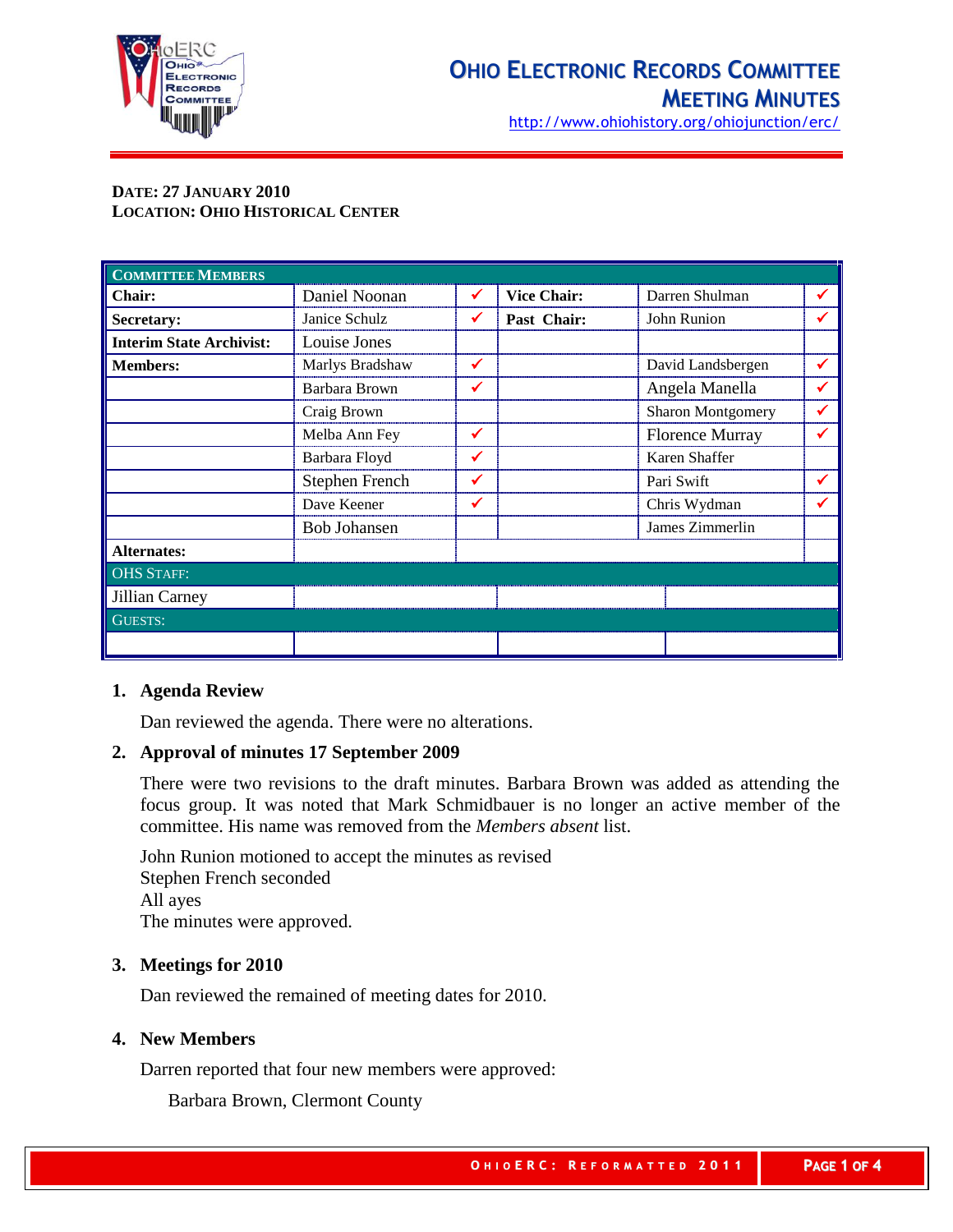

Melba Ann Fey, University of Akron Angela Manella, Cuyahoga Community College James Zimmerlin, Warren County Barb, Melba, and Angela were present at the meeting and introduced themselves.

# **5. State Archives Update**

Jillian Carney gave the State Archives Update.

An interview is scheduled for the Local Government Records Archivist position. Current staff members are working together to cover local records needs.

OHS is working on the 150th anniversary of the Civil War and will be adding information to the Ohio Memory Project. Interested parties can keep up to date by following their blog at

<http://ohiohistory.wordpress.com/>

PAHR has 53 cosponsors and should be getting a hearing.

A new Executive Director, Burt Logan has started. Dan suggested he be invited to the next meeting.

#### **6. Follow-up Hybrid Microfilm Guidance document**

John suggested that recognition of Pari's participation be added to the document.

#### **7. Website**

The original idea of hosting the site on Ohio State's servers became too complicated. Dave

Keener's organization is hosting the new site and he is getting ready to bring the new site up. We can have both private and public areas available on the site.

The domain ohioerc.org has been purchased.

Pari asked what address should be used for publications, such as the Yellow Book, that are nearing publication. Dan suggested using both. It was decided to use the new one and redirect from the old.

# **8. Follow-up/timetable for conversion of other "guidance documents" into PPT Presentations**

## **8.1. Trustworthy Recordkeeping**

The first draft is done. Dan will put it into the template. Dan felt the original document was a bit dated and asked if we need to revisit the guidance itself. It was decided that since it is more about a process later we may need to address application questions on current issues. A question was raised whether the Minnesota document that was used as a model has been updated and if there is anything from that we need to incorporate. Dan said it has not been update.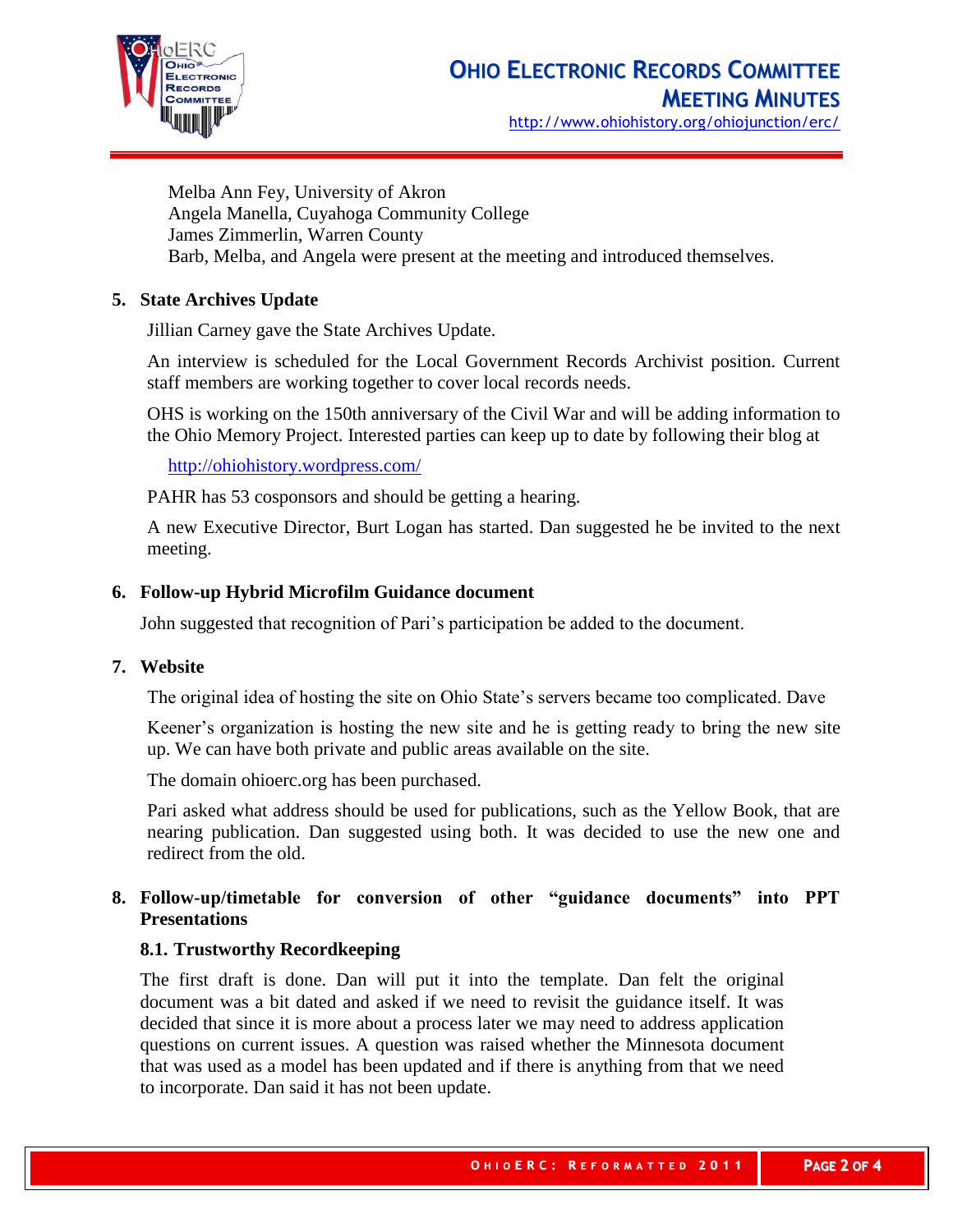

Dan may use this presentation at SOA as a trial. We may want to have a focus group in summer or fall 2010.

# **8.2. Websites**

At the focus group we found that the presentation may be too overloaded with information.

ARMA published a standard for website records management that may be helpful in addressing the guidance and presentation. Dan asked if we want to go back and rework the guideline, including social networking, blogs, wikis, web 2.0, etc.

John Runion suggested that if ARMA has a standard we should compare the two. Dave K. commented that we could have a blending of the two.

Barbara, Marlys, Dan, and Angela volunteered to form a work group

Sharon stated that the City of Gahanna's policy is not to put any original documents on web 2.0 sites. Dan commented that you still need to manage the information even if they don't represent original documents.

# **8.3. ERM**

John has taken responsibility for this document and asked Dave K. if he could assist from a technical aspect. Melba also volunteered to help. John will report back in April.

## **8.4. Databases as Public Records**

Marty Susec, who originally worked on the guidance, is willing to put the PowerPoint together for us. Dan will send him the template.

Pari suggested getting someone from the AG's Public Records Unit to review the guideline before going forward. This is a big issue in public records. Pari will talk to the PRU to see what they would like to do. John suggested that we use the AG office staff as reviewers. Pari felt we need someone who is knowledgeable on case law to actually work on it.

# **9. Reports by Local Arrangement & Program Committees OERC Guidelines: Best Practices for Email Management and Digital Imaging**

- 9.1. Thursday March 18: Columbus @ Riffe Center
- 9.2. Tuesday April 17: Dayton @ Madison Lakes Conference Center
- 9.3. Tuesday May 18: Elyria @ Lorain County Administration Building

A dry run was done for the municipal courts. Two speakers and a panel presented. People had a lot of questions and it was felt that we need to give more time for questions and panel. Steve said the clerks thought it went well and forwarded comments to Pari.